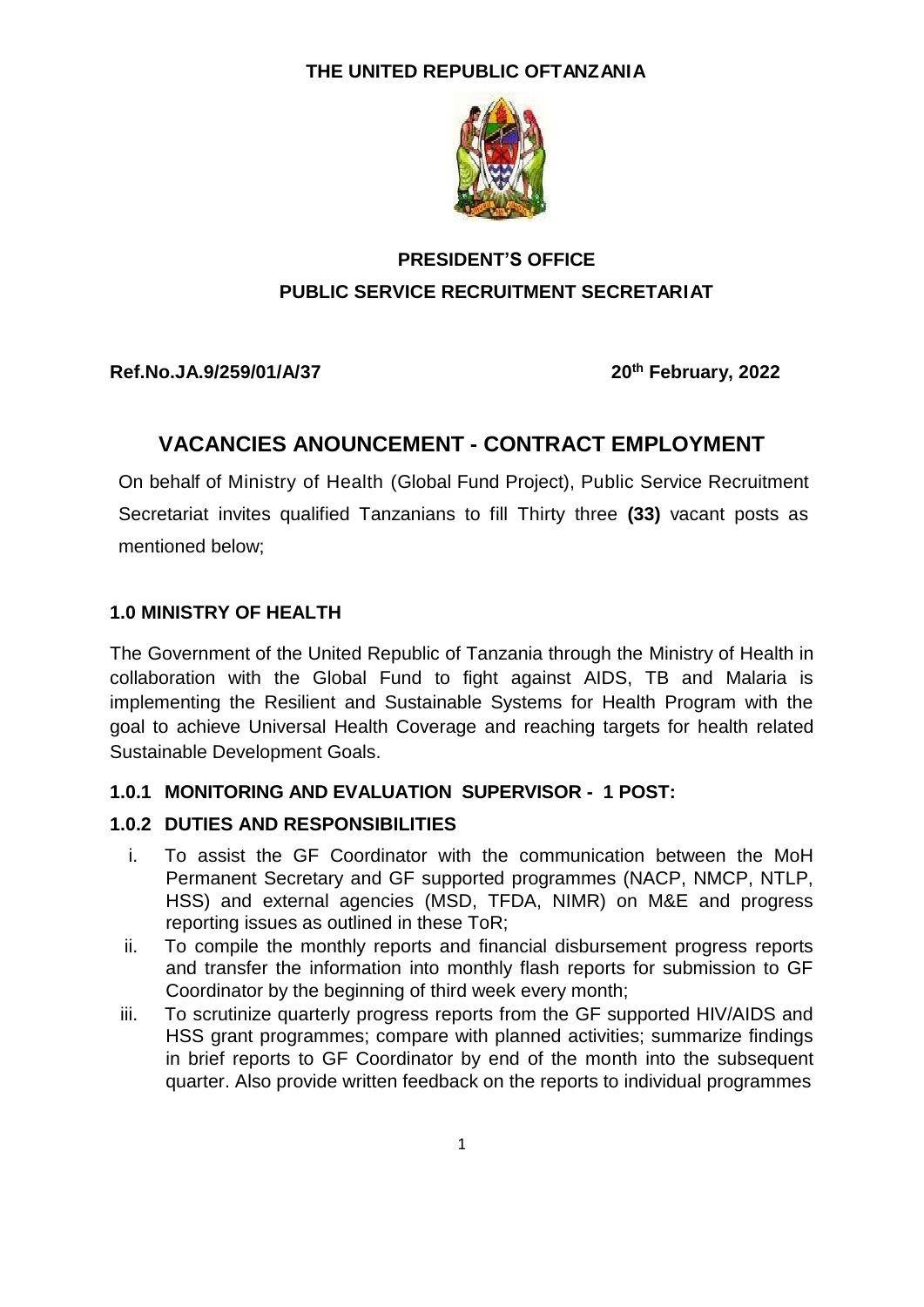- iv. To prepare background documentation for and/or participate in ad hoc consultations with the MoHSW Permanent Secretary, the GF supported programmes and the external agencies;
- v. To write feedback reports to GF supported programmes and external agencies on all progress reports submitted to or through the GFCU. These feedback reports should be discussed at GFCU's weekly coordination meetings and final reports should be transmitted to programmes/agencies within ten days of receiving the reports;
- vi. To prepare and participate in regular two-monthly meetings with programmes and external agencies;
- vii. To prepare documentation, reports, presentations etc. for GF programmes' external stakeholders (LFA and GF; TNCM; MoF; and PMO-RALG) as outlined in these ToR or requested by the GF Coordinator;
- viii. To scrutinize and submit recommendations for endorsement of GF Coordinator regarding GF supported programmes' performance in terms of timely and high quality progress reporting to;
- ix. To report monthly to GF Coordinator on status and progress with compliance on CPs, SCs, and TBAs;
- x. To facilitate and participate in the LFA's verification of PUDRs on request by the GF Co ordinator;
- xi. To participate in the planning and preparation of new GF projects, project phases and support modalities, as directed by the GF Coordinator;
- xii. To assist the GF Coordinator to provide relevant information and otherwise facilitate the PS, CMO, and Programme Managers' participation in TNCM, GF Missions, and other GF related event
- xiii. To assist programmes and external agencies with assessment of capacity enhancement requirements and advise on capacity building opportunities as directed by the GF Coordinator;
- xiv. To facilitate and monitor GF funded programmes' participation in TNCM TWG meetings to discuss dash board reports;
- xv. To coordinate and facilitate the preparation of GF supported programmes' oversight plans;
- xvi. To maintain in-debt insight with GF programmes' and external agencies' M&E systems, visit all programmes/agencies at least once every two months, record findings from these visits, and write feedback reports initially for discussion at the GFCU coordination meetings and subsequently – within ten days of each visit – provide the endorsed feedback to programmes/agencies;
- xvii. To act on behalf of the GF Coordinator when specifically designated and requested to fulfil such tasks;
- xviii. To participate in weekly GFCU coordination meetings;
- xix. To Submit monthly work plan for consideration by the GF Coordinator one day before the last GFCU meeting in a preceding month;
- xx. To abide by work plans approved by the GF Coordinator unless otherwise specifically agreed with the GF Coordinator;
- xxi. To ensure that relevant M&E documentation is shared with colleagues in the GFCU; and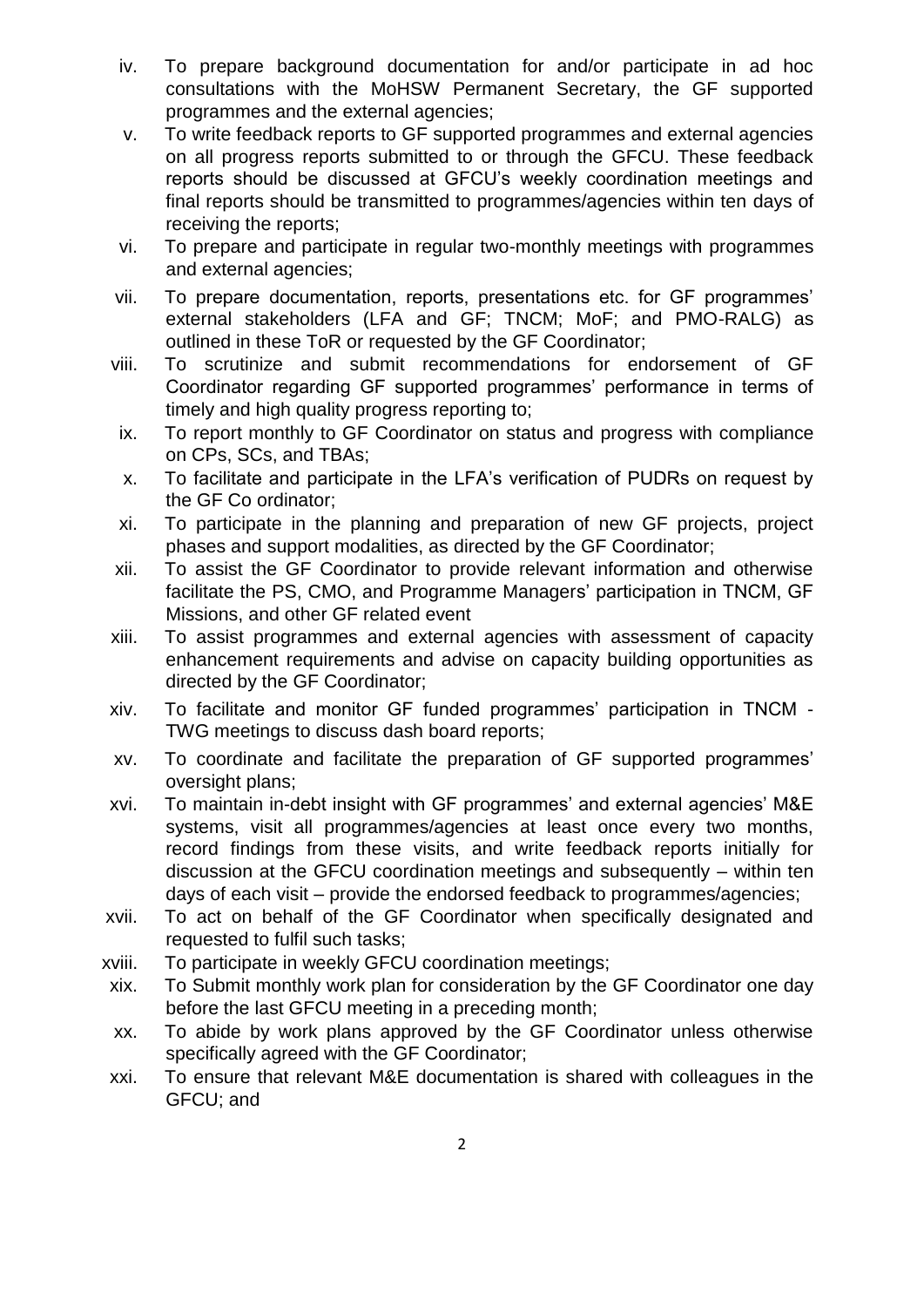xxii. To ensure that all documentation under the purview of M&E Supervisor is submitted to the GF Grants Officer for soft and hard filing.

## **1.0.3 QUALIFICATIONS AND EXPERIENCE**

Doctor of Medicine Degree (MD) plus three years working experience in the M & E field. Master of Monitoring and Evaluation, Public Health or Epidemiology will be an added advantage.

### **1.0.4 OTHER COMPETENCIES AND SKILLS REQUIRED**

- i Be able to collect and understand the evidence that is already available;
- ii Data collection and survey development skills in social science research;
- iii Strong data analysis skills;
- iv Strong communication skills, such as good data visualization skills and creative Presentation techniques;
- v Strong proficiency in English and Kiswahili languages;
- vi Flexible, Adaptable, Detail-oriented and Team Player; and
- vii Computer literate.

#### **1.0.5 DUTY STATION: DODOMA.**

#### **1.0.6 SALARY SCALE: Accoding to Programme Scales.**

### **1.0.7 BIOMEDICAL ENGINEER – 25 POSTS**

### **1.0.8 DUTIES AND RESPONSIBILITIES**

- i. To establish and implementing preventive maintenance plans for all Medical equipments;
- ii. To carry out inspection and calibration of Medical equipments;
- iii. To diagnose and repair fault therapeutic and Medical equipments;
- iv. To provide technical support on procurement of new Medical equipments;
- v. To ensure timely availability of spares for repairs and maintenance of Medical equipments and installations of machines and equipment;
- vi. To Supervise Technicians in maintenance of equipment, ground, and buildings;
- vii. To carry out independently specified routine technical tasks which require a higher degree of technical knowledge and skills;
- viii. To give professional advice and guidance to Medical equipment users;
- ix. To assist in formulation of policies relating to maintenance of Medical equipment; and
- x. To perform any other duty assigned by the supervisor.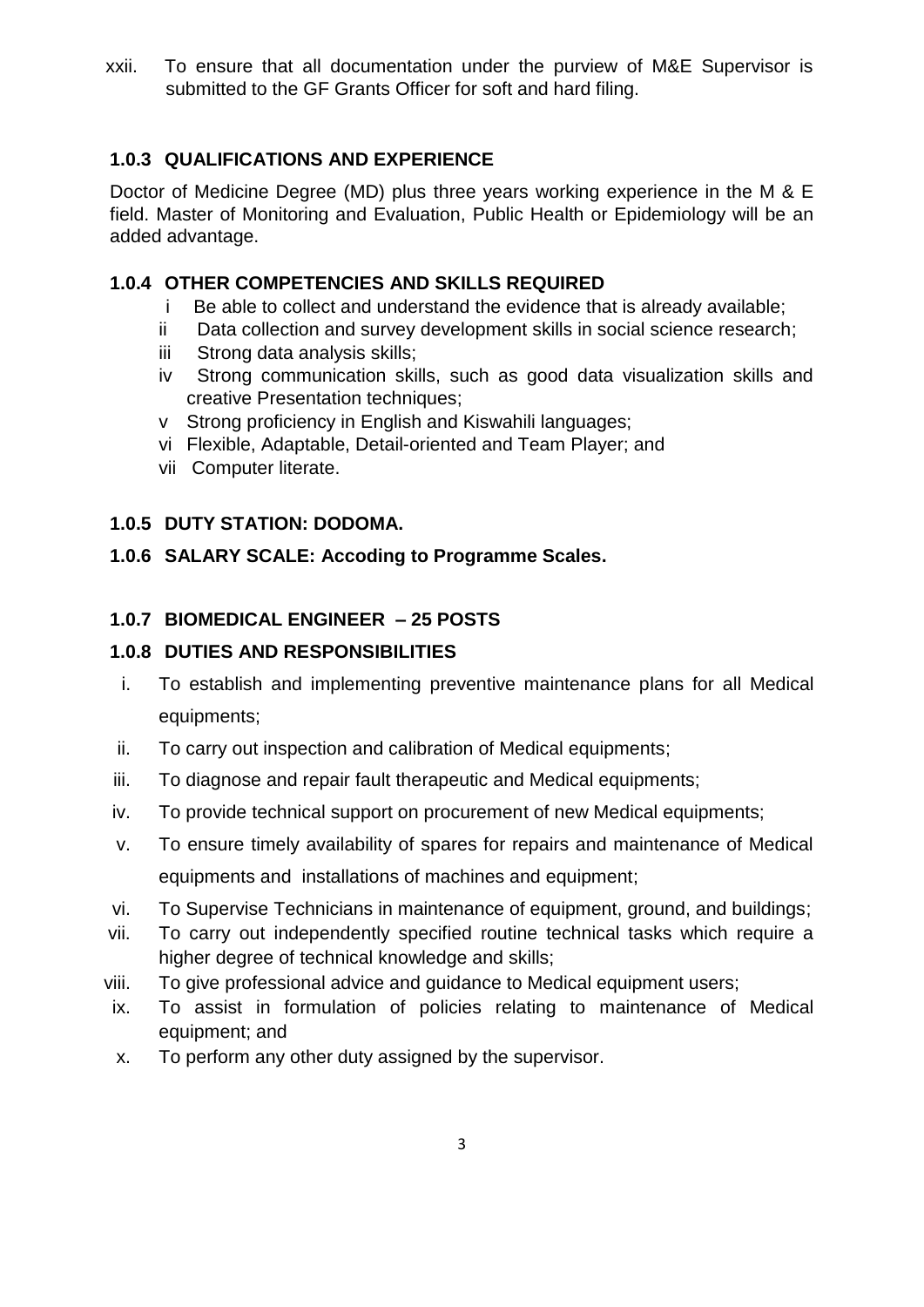### **1.0.9 QUALIFICATIONS AND EXPERIENCE**

Holder of Degree in Biomedical Engineering from a recognized Institution and must be registered with Engineers' Registration Board.

### **1.0.10 DUTY STATION: REGIONAL REFERRAL HOSPITALS**

**1.0.11SALARY SCALE: ACCORDING TO PROGRAMME SCALES**

## **1.0.12 DATA CLERK – 3 POSTS**

### **1.0.13 DUTIES AND RESPONSIBILITIES**

- i. To supervise collection of data from various sources;
- ii. To verify and clean data collected from various sources;
- iii. To provide guidance to subnational coordinators on recording and reporting of subnational data;
- iv. To provide technical routine guidance on the use of DHIS2 ETL system;
- v. To ensure storage and data security; and
- vi. To do any other duties as assigned by data manager.

## **1.0.14 QUALIFICATIONS AND EXPERIENCE**

Diploma either in Computer Science, Records Management or Information Technology with least 3 years' experience.

## **1.0.15 OTHER COMPETENCIES AND SKILLS REQUIRED**

- i. Knowledge and skills using DHIS2 ETL System
- ii. Knowledge and experience of reporting Global Fund and other partners system such as PUDR and DATIM
- iii. Knowledge in Microsoft word package, spreadsheets and data base programs.

### **1.0.16 DUTY STATION: DODOMA**

### **1.0.17SALARY SCALE: ACCORDING TO PROGRAMME SCALE.**

### **1.0.18 DATA MANAGER – 1 POST**

### **1.0.19 DUTIES AND RESPONSIBILITIES**

- i. To ensure accurate and consistent inputting of data received from partners into database;
- ii. To perform data analysis and produce reports in various formats including graphs, charts etc. as required;
- iii. To maintain and further develop the structure or format of the database as required, incorporating ideas and amendments accordingly;
- iv. To provide additional updates and data analysis as required;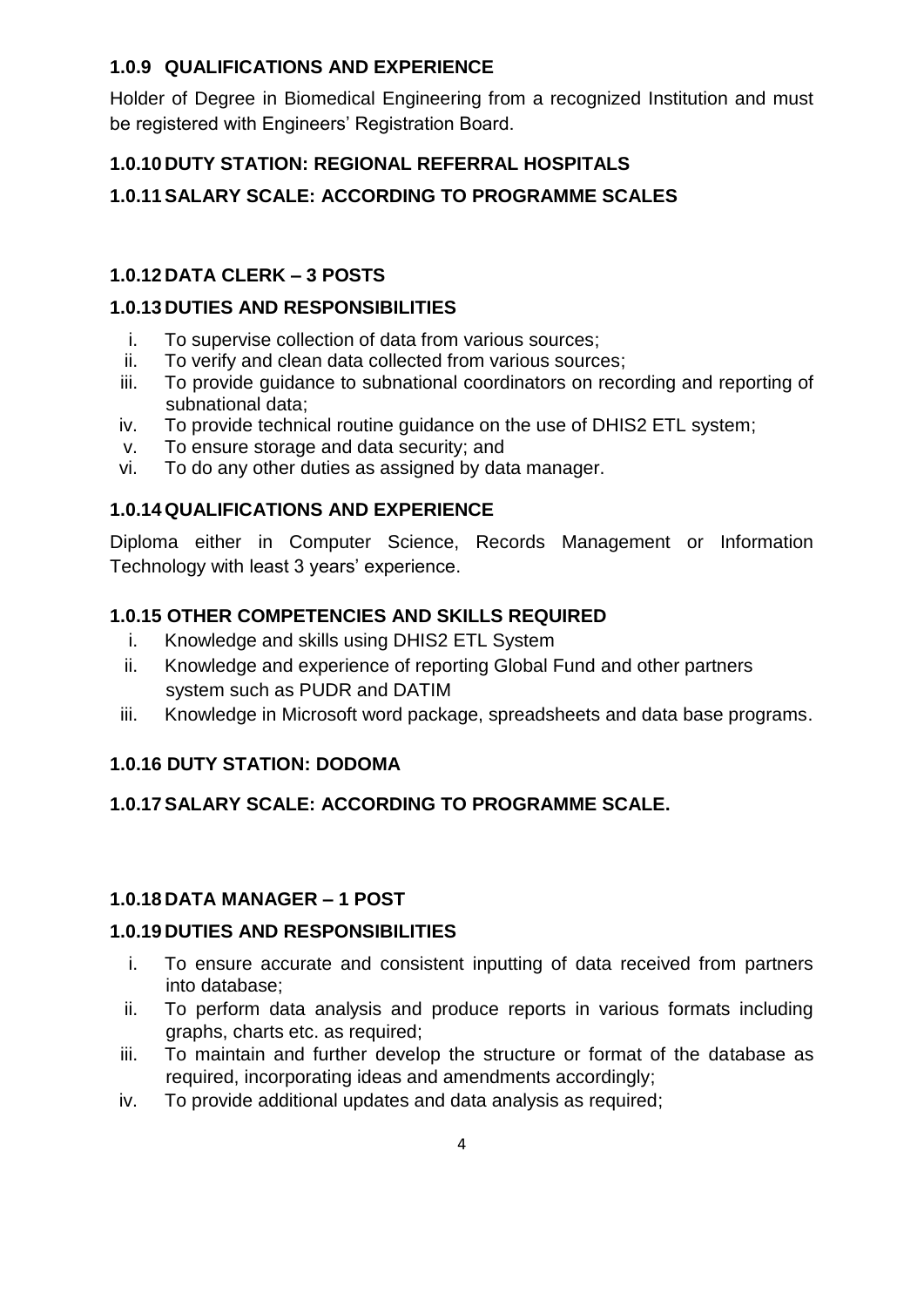- v. To provide technical support on the specific data required from them in relation to the different indicators they are monitoring (telephone support or travel to other offices) as required;
- vi. To train on the use of the data base review, update and maintain documentation database design;
- vii. To document and operate manuals on how to use the Database;
- viii. To maintain a web interface for the Database;
- ix. To maintain strict confidentiality in all aspects of the work;
- x. To participate, as a resource person, in the training sessions for malaria focal persons as far as data is concern;
- xi. To develop related training material and training plan; and
- xii. To undertake any other tasks assigned by the Supervisor.

#### **1.0.20 QUALIFICATIONS AND EXPERIENCE**

University Degree either in Computer Sciences, Information Technology, Health Information Sytems or related Technical Field plus minimum of 3 years work experience in database design or database administration, data management and data analysis.

#### **1.0.21 OTHER COMPETENCIES AND SKILLS REQUIRED**

- i. He/She must be fluent in English and Swahili;
- ii. Significant experience analyzing data and producing reports;
- iii. Ability to use Microsoft Access databases i.e. enter data, update records and fields, modify database structure, generate customized reports;
- iv. Experience of using DHIS2;
- v. Experience with SQL and VBA;
- vi. Ability to design the structure of the database and write appropriate interfaces (eg Microsoft Excel) for data entry and ensure data quality and security;
- vii. Experience in training project personnel in the use of database management software applications;
- viii.Experience in writing and maintaining database design documentation and operating manuals; and
- ix. Maturity and professional ability to handle sensitive information and ability to respect the confidentiality of such information while working with NMCP and even after the contract ends.

#### **1.0.21 DUTY STATION: DODOMA 1.0.22SALARY SCALE: AS PER PROGRAMME SCALE.**

#### **1.0.23 GRANTS OFFICER – 1 POST**

#### **1.0.24 DUTIES AND RESPONSIBILITIES**

- i. To assist the GF Coordinator with the communication between the MoH Permanent Secretary and GF supported programmes (NACP, NMCP, NTLP, HSS) and external agencies (MSD, TFDA, NIMR) as outlined in these ToR;
- ii. To develop and maintain soft and hard copy filing systems and directives for filing of all GFCU documentation;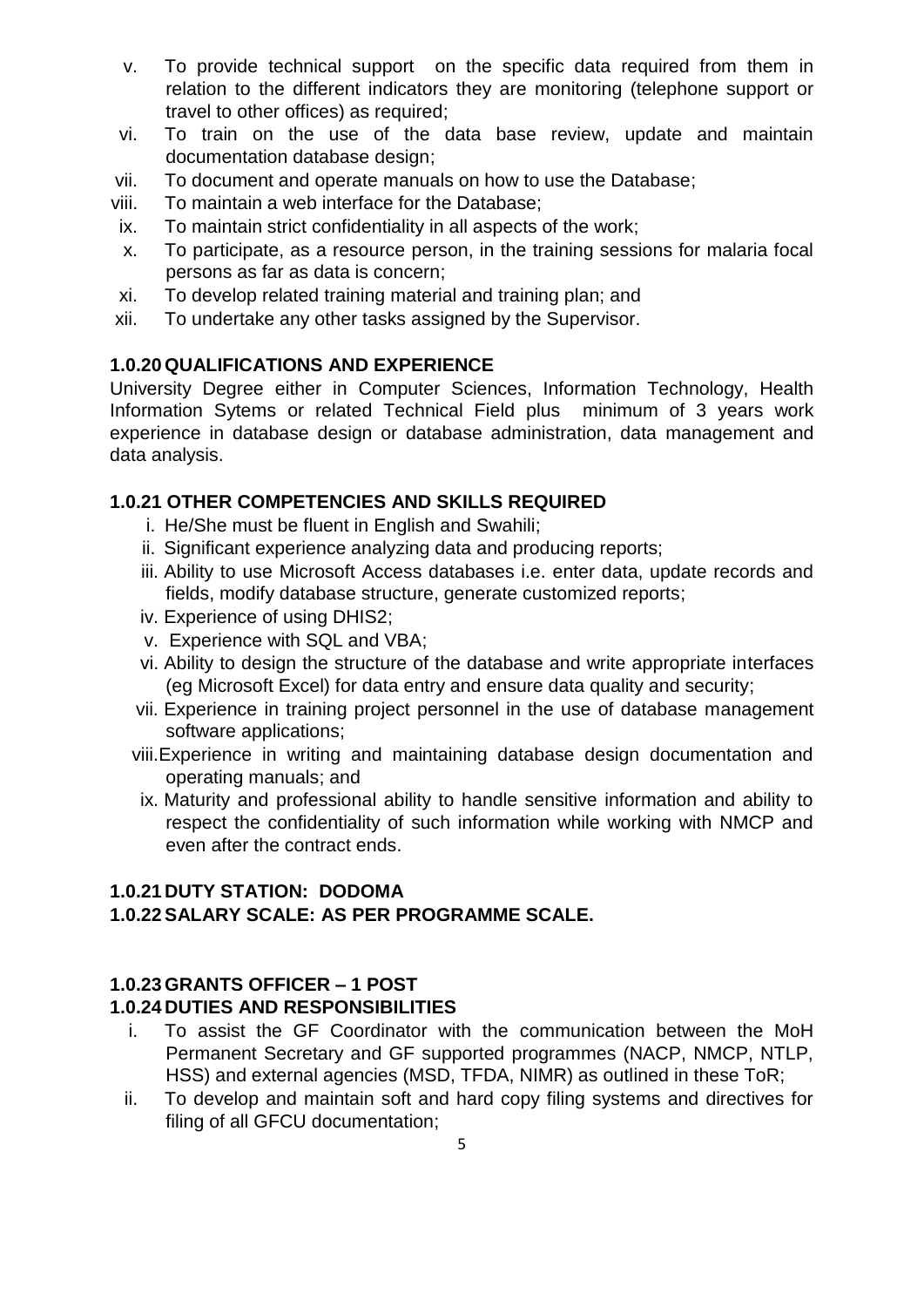- iii. To oversee that GFCU staff's adhere to the documentation directives as endorsed by Head of GFCU;
- iv. To work with GFCU staff to ensure that monthly financial disbursement flash reports, PSM indicator reports, quarterly progress and financial oversight reports, and feedback reports are compiled and submitted timely, and ensure proper distribution of and filing of reports in the GFCU filing system;
- v. To request from GF Coordinator assist with preparation of background documentation for and/or participate in ad hoc consultations with the MoH Permanent Secretary, the GF supported programmes and the external agencies;
- vi. To draft minutes of ad hoc meetings for submission to GF Coordinator within two days after conclusion of meetings;
- vii. To ensure proper filing of documentation and minutes;
- viii. To arrange, prepare and invite participants for the regular two-monthly meetings with programmes and external agencies;
- ix. To draft and distribute minutes as endorsed by the GF Coordinator;
- x. To prepare documentation, reports, presentations etc. for GF programmes' external stakeholders (LFA and GF; TNCM; MoF; and PMO-RALG) as outlined in these ToR or requested by the GF Coordinator;
- xi. To assist the GF Coordinator with preparation of correspondence and relevant documentation required to communicate effectively with external stakeholders;
- xii. To establish and maintain an effective oversight system for monitoring the timely submission from GF supported programmes and forwarding of endorsed financial and progress reports to external stakeholders;
- xiii. To keep the GF Coordinator informed about reports that are delayed for submission and remind on behalf of the GF Coordinator GF supported programmes on late incoming reports;
- xiv. To develop a format for controlling the timely execution of financial controls according to the LSR financial management roles and responsibilities outlined in the Operations Manual for GF grants;
- xv. To assist the GF Coordinator with verification of timely execution of financial controls;
- xvi. To visit GF's websites regularly and update GFCU on new funding modalities etc. as posted by GFATM;
- xvii. To assist the GF Coordinator to coordinate the GFCU's facilitation and participation in LFA's verification of PUDRs;
- xviii. To assist the GF Coordinator to coordinate and facilitate the planning and preparation of new GF projects, project phases and support modalities;
- xix. To ensure that records from PS, CMO, and Programme Managers' participation in TNCM, GF Missions, and other GF related events are included in the GFCU soft and hard filing systems; and
- xx. To assist the GF Coordinator to coordinate the GFCU's assistance to programmes and external agencies with assessment of capacity enhancement requirements and advise on capacity building opportunities.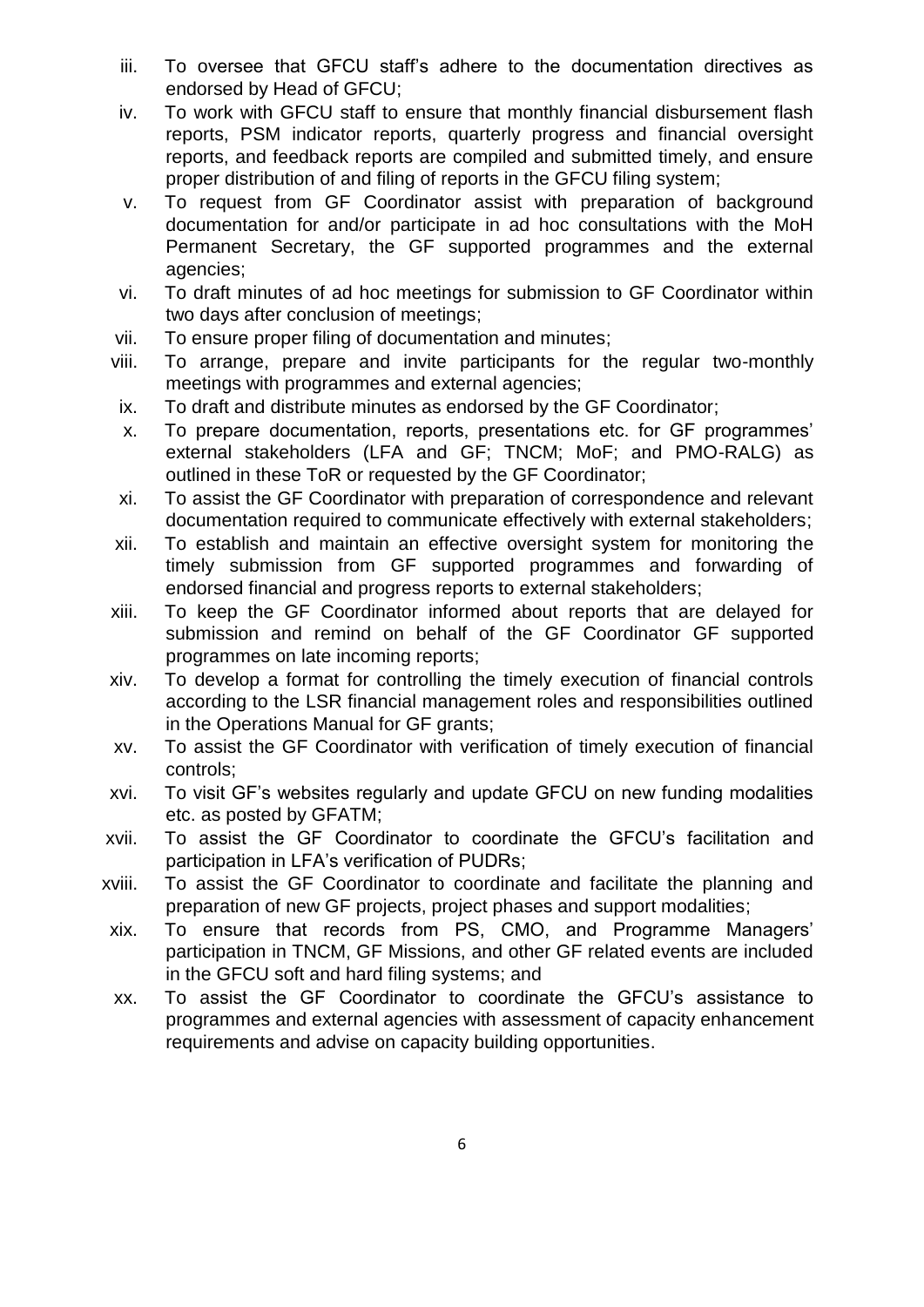#### **1.0.25 QUALIFICATIONS AND EXPERIENCE**

Bachelor Degree either in Business Administration, Public Administration, International Development, International Affairs and Policy, or a related discipline, plus three (03) years professional experience in grant management. Having an MBA will be an added advantage.

#### **1.0.26 OTHER COMPETENCIES AND SKILLS REQUIRED**

- i. Excellent organizational skills with the ability to prioritize multiple responsibilities and meet deadlines;
- ii. Experience managing budgets and cost projections in donor funded projects;
- iii. Proven ability managing, and guiding project staff and partners regarding donor rules and regulations;
- iv. Good Communication and Interpersonal Skills;
- v. Strong proficiency in English and Kiswahili languages; and
- vi. Computer literacy.

#### **1.0.27: DUTY STATION: DODOMA 1.0.27SALARY SCALE: AS PER PROGRAMME SCALE.**

#### **1.0.28 ICT OFFICER – 1 POST**

#### **1.0.29 DUTIES AND RESPONSIBILITIES**

- i. To advice the Program Manager on ICT equipment and services;
- ii. To manage of ICT equipment and systems;
- iii. To manage daily required updates /upgrades of all Program's ICT systems and networks ie. computer hardware, computer programs, network systems, websites and systems;
- iv. To provide IT technical support, administration and maintenance;
- v. To manage the program's electronic data bases;
- vi. To undertake Capacity building to program coordinators and health care workers at all levels on ICT usage.

#### **1.0.30 QUALIFICATIONS AND EXPERIENCE**

Bachelor Degree either in Information Technology, Computer Science or related field plus 3 years of work experience ICT systems. Certification in core areas of networking, ICT security and systems including DHIS2 ETL, work flow and data base management will be an added advantage.

### **1.0.31 DUTY STATION: DODOMA 1.0.32SALARY SCALE: AS PER PROGRAMME SCALE.**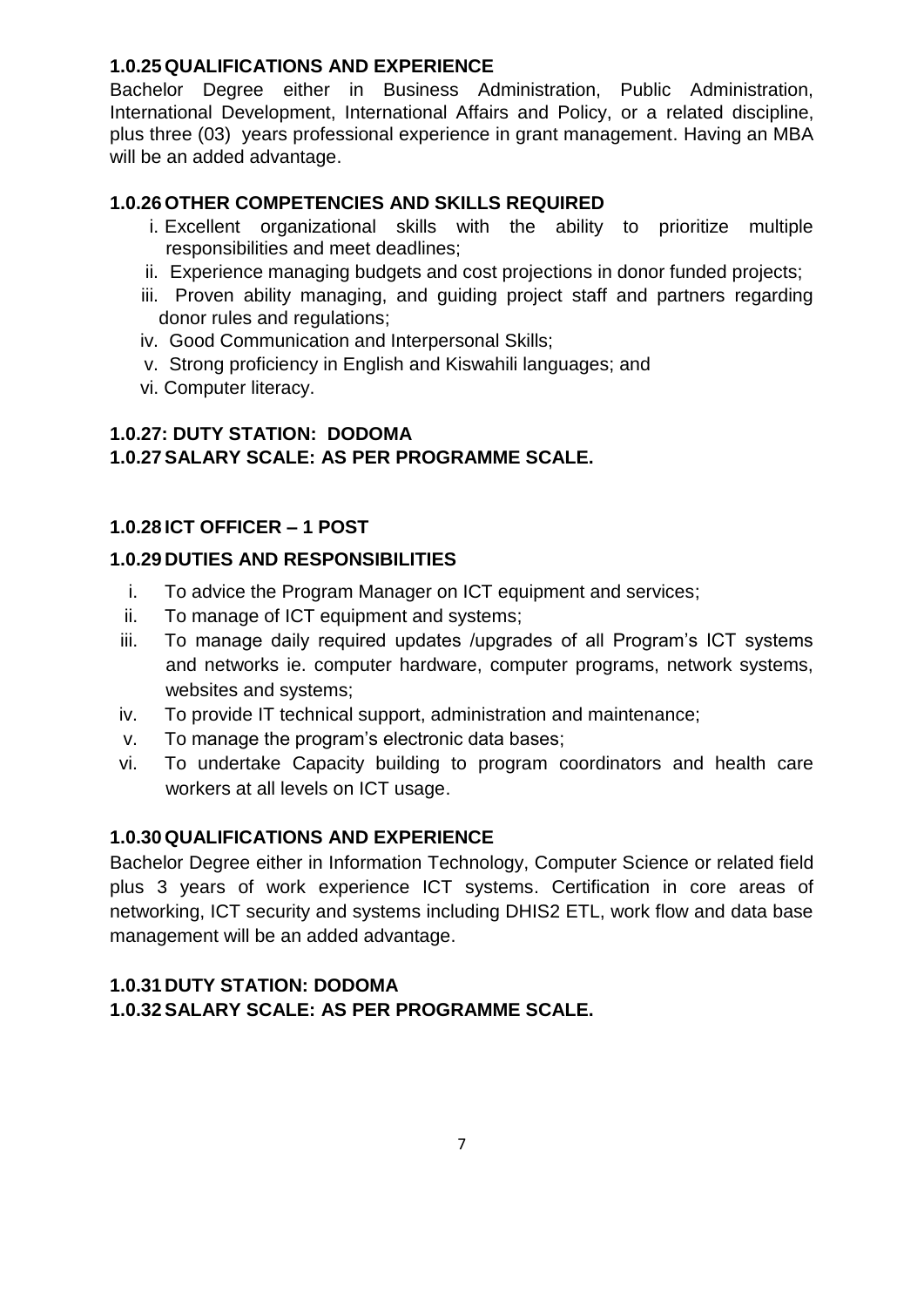### **1.0.33 DATA QUALITY OFFICER – 1 POST**

#### **1.0.34 DUTIES AND RESPONSIBILITIES**

- i. To supervise data verification and cleaning as guided by data manager;
- ii. To review data accuracy in accordance to Ministry's' guidelines;
- iii. To produce summary statistics of key outcome and covariate variables;
- iv. To supervise collection and verify data collected from various sources;
- v. To make security and maintenance of data bases; and
- vi. To do any other duties as assigned by data manager.

### **1.0.35 QUALIFICATIONS AND EXPERIENCE**

Bachelor Degree in either Biostatistics, Data Management or related degree from recognized university plus at least 2 years of experience.

## **1.0.36 OTHER COMPETENCIES AND SKILLS**

- i. Knowledge and skills in using DHIS2 System;
- ii. Experience in processing health research/assessment and data analysis;
- iii. Proficient in using analytical tools such as STATA, SPSS, and Microsoft Excel;
- iv. Experience in working with international or national partners including international or regional organizations and national institutions;
- v. Proven ability to manipulate and present data by using standard tabulation and statistical software packages;
- vi. Experience in data management; and
- vii. Excellent written and oral presentation skills.

#### **1.0.36 DUTY STATION: DODOMA 1.0.37SALARY SCALE: AS PER PROGRAMME SCALE.**

### **GENERAL CONDITIONS**

- i. All applicants must be Citizens of Tanzania generally with an age not above **50 years**;
- ii. Applicants must attach an up-to-date Curriculum Vitae (CV) having reliable contacts; postal address/post code, e-mail and telephone numbers;
- iv. Applicants should apply on the strength of the information given in this advertisement;
- **v. All posts are in contract terms of two years renewable depending on availability of funds and good performance;**
- iv. Applicants must attach their certified copies of the following certificates:
	- Postgraduate/Degree/Advanced Diploma/Diploma/Certificates;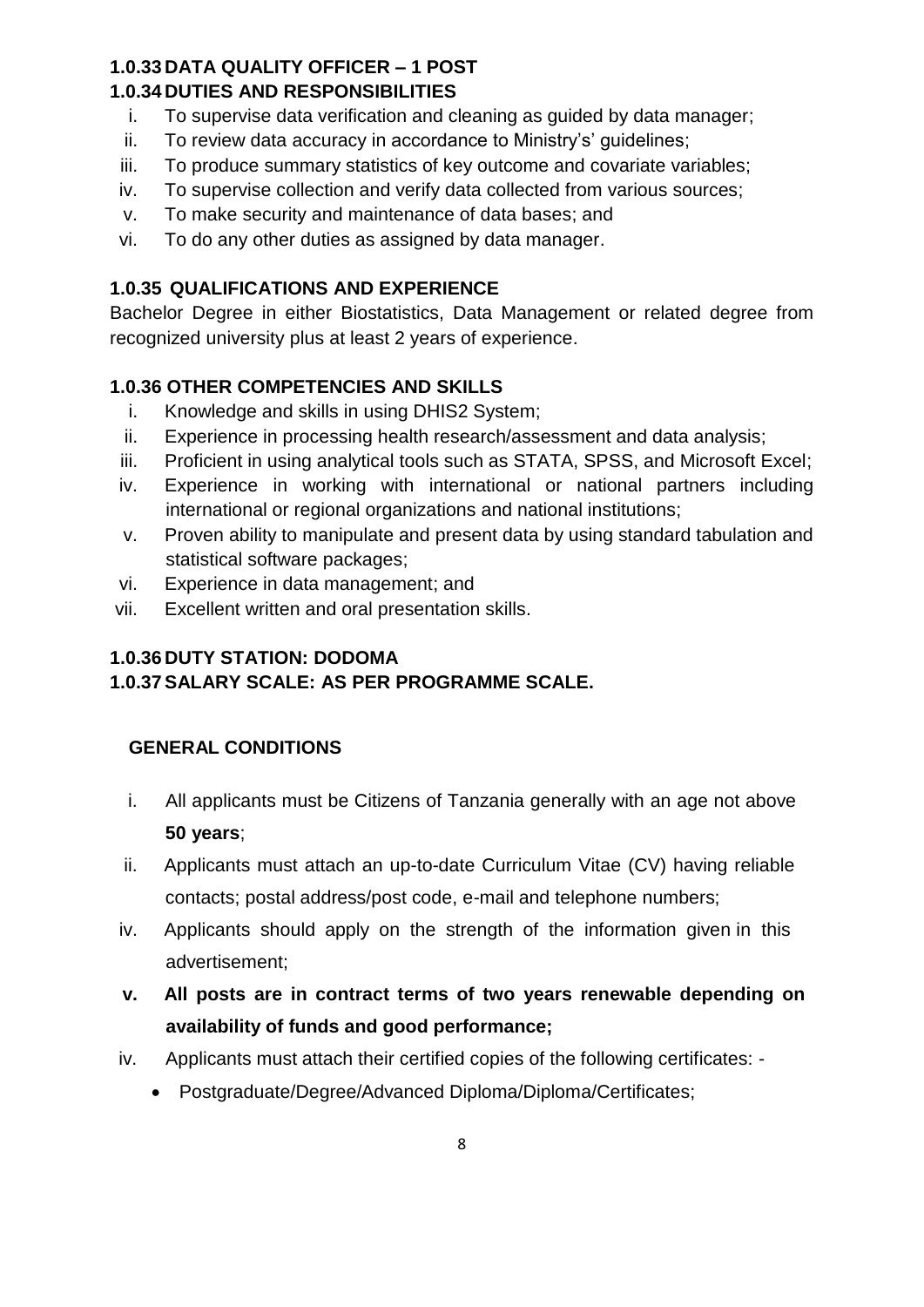- Postgraduate/Degree/Advanced Diploma/Diploma transcripts;
- Form IV and Form VI National Examination Certificates;
- **Professional Registration and Training Certificates from respective Registration or Regulatory Bodies, (where applicable);**
- Birth certificate:
- v. Attaching copies of the following certificates is strictly not accepted:
	- Form IV and form VI results slips;
	- Testimonials and all Partial transcripts;
- vi. An applicant must upload recent Passport Size Photo in the Recruitment Portal;
- vii. An applicant employed in the Public Service should route his application letter through his respective employer;
- viii. An applicant who is retired from the Public Service for whatever reason should not apply;
- ix. An applicant should indicate three reputable referees with their reliable contacts;
- x. Certificates from foreign examination bodies for Ordinary or Advanced level education should be verified by The National Examination Council of Tanzania (NECTA).
- xi. Professional certificates from foreign Universities and other training institutions should be verified by The Tanzania Commission for Universities (TCU) and National Council for Technical Education (NACTE);
- xii. An applicant with special needs/case (disability) is supposed/advised to indicate;
- xiii. A signed application letters should be written either in Swahili or English and addressed to Secretary, Presidents Office, Public Service Recruitment Secretariat, **P.O. Box 2320, University of Dodoma (UDOM), Utumishi Building/Asha Rose Migiro Buildings - Dodoma.**
- xiv. Deadline for application is **5 th March, 2022;**
- xv. Only short listed candidates will be informed on a date for interview and;
- xvi. Presentation of forged certificates and other information will necessitate to legal action: